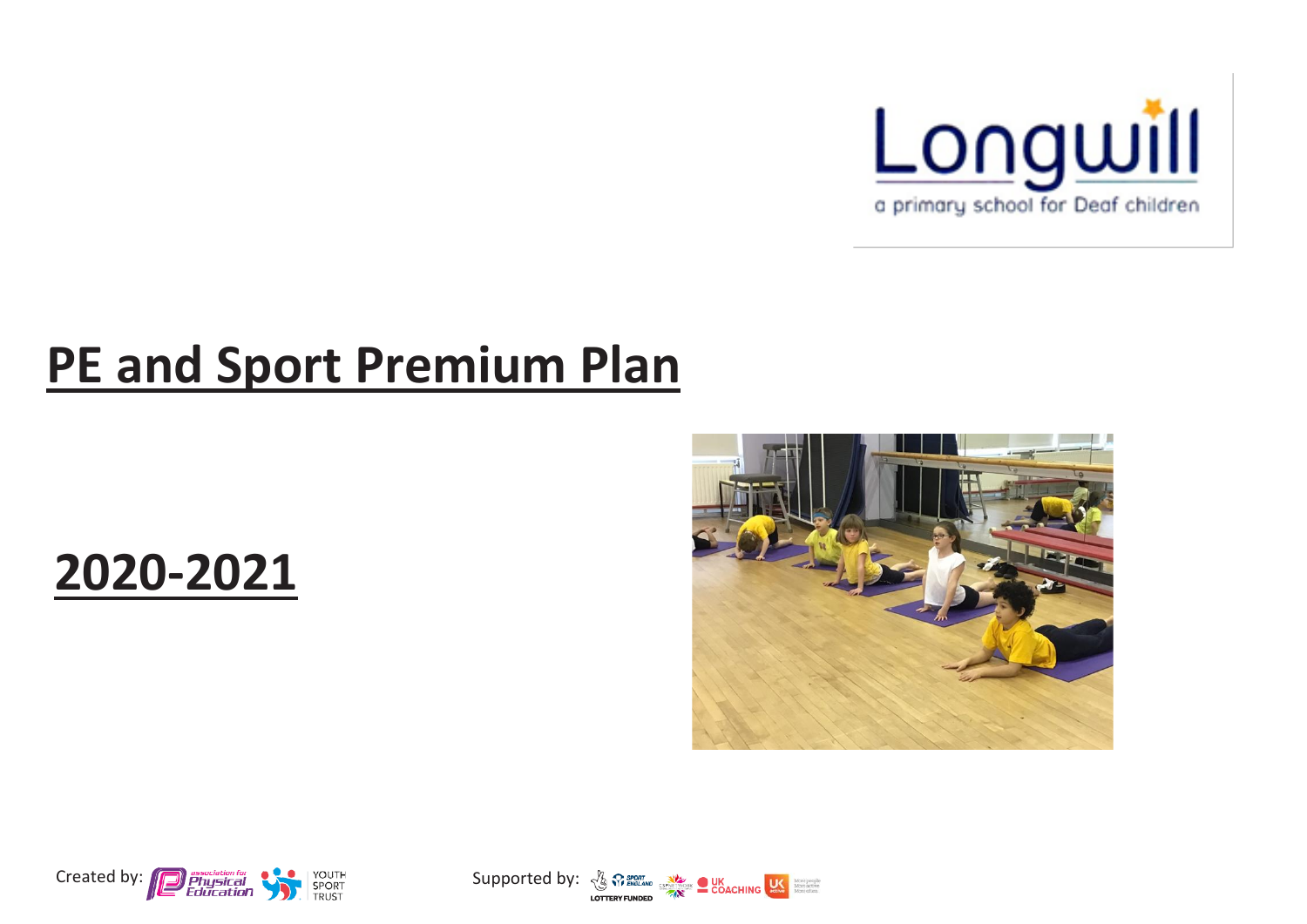| Key achievements to date: September 2020                                                                                                                                                                                                                                                                                                                                                                                                                                                                                                                                                                                                                                                  | Areas for further improvement and baseline evidence of need: September 2020                                                                                                                                                                                                                                                                                                                                                                                                                                                                                                                                                                                                                                                                       |
|-------------------------------------------------------------------------------------------------------------------------------------------------------------------------------------------------------------------------------------------------------------------------------------------------------------------------------------------------------------------------------------------------------------------------------------------------------------------------------------------------------------------------------------------------------------------------------------------------------------------------------------------------------------------------------------------|---------------------------------------------------------------------------------------------------------------------------------------------------------------------------------------------------------------------------------------------------------------------------------------------------------------------------------------------------------------------------------------------------------------------------------------------------------------------------------------------------------------------------------------------------------------------------------------------------------------------------------------------------------------------------------------------------------------------------------------------------|
| Yoga bugs for KS1<br>Lunchtime clubs: physiotherapy, golf, bikes and football<br><b>Weekly Dance lessons</b><br>Weekly swimming sessions for years 1-6 (prior to COVID-19)<br>In school competitions: Gymnastics<br>Trophies purchased for in house competitions<br>Bronze Games Mark achieved.<br>Virtual sports day during Lockdown for all pupils<br>In school festivals: gymnastics and dance<br>Deaf events attended: cross country & Deaf dancer project<br>Signpost sports events for the deaf to parents<br>Annual monitoring, repair and replacement of all sports equipment through<br><b>Mercury Sports</b><br><b>Extended Trim trail</b><br>Creation of progression documents | Liaise with School Games organizer re: virtual competitions<br>Extend external events pupils take part in - link to school games mark, link to co-<br>operative events<br>Monitoring of MTPs and progress Data<br>Yoga Mats<br>Lunchtime supervisors play training - AJ leading<br>Balancability - set timetable and cont to work with staff to ensure skills confidence.<br>Lunchtime clubs - can any further be added - what would the children like to see?<br>Climbing wall hire<br>Ensure staff are using PE and Dance progression documents<br>Make links between pupils new 'house' system and PE events - sports day<br>Barriers for play time<br>Every class participating in the Daily Mile<br>Investigate daily mile track for outside |

| Meeting national curriculum requirements for swimming and water safety: February 2020 (due to COVID-19) Please complete all of the below*:                                                                                     |        |
|--------------------------------------------------------------------------------------------------------------------------------------------------------------------------------------------------------------------------------|--------|
| What percentage of your current Year 6 cohort swim competently, confidently and proficiently over a distance 40%<br>of at least 25 metres?                                                                                     |        |
| What percentage of your current Year 6 cohort use a range of strokes effectively [for example, front<br>crawl, backstroke and breaststroke]?                                                                                   | 40%    |
| What percentage of your current Year 6 cohort perform safe self-rescue in different water-based<br>situations?                                                                                                                 | 40%    |
| Schools can choose to use the Primary PE and Sport Premium to provide additional provision for swimming<br>but this must be for activity over and above the national curriculum requirements. Have you used it in this<br>way? | Yes/No |

\*Schools may wish to provide this information in April, just before the publication deadline.



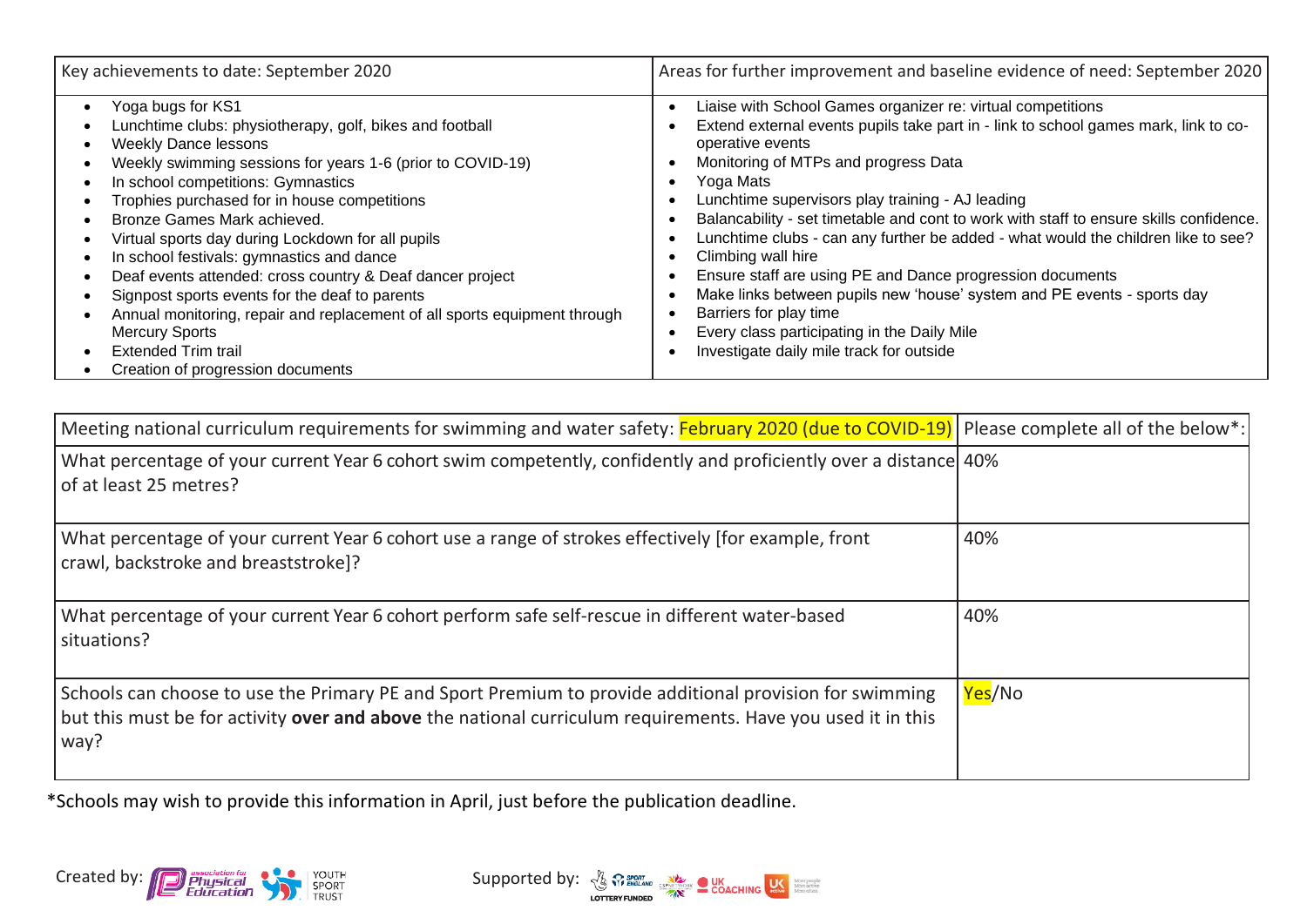| Academic Year: 2020 -21                                                                                                                                                                                                                                                                                                                                                                                                                                                                                                                                                                                                                                                                                                                                             | Total fund allocated: £16500                                                                                                                                                                                                                                                                                                                                                                   |                                                                      | Date Updated: September 2020                                                                                                                                                                                                                                                                                                                                                                                                                                                                                                                                                                                                                                                                                                                                                                                                                                       |                                                                                                                                                                                                                                                                                                                                                                                                                                                      |
|---------------------------------------------------------------------------------------------------------------------------------------------------------------------------------------------------------------------------------------------------------------------------------------------------------------------------------------------------------------------------------------------------------------------------------------------------------------------------------------------------------------------------------------------------------------------------------------------------------------------------------------------------------------------------------------------------------------------------------------------------------------------|------------------------------------------------------------------------------------------------------------------------------------------------------------------------------------------------------------------------------------------------------------------------------------------------------------------------------------------------------------------------------------------------|----------------------------------------------------------------------|--------------------------------------------------------------------------------------------------------------------------------------------------------------------------------------------------------------------------------------------------------------------------------------------------------------------------------------------------------------------------------------------------------------------------------------------------------------------------------------------------------------------------------------------------------------------------------------------------------------------------------------------------------------------------------------------------------------------------------------------------------------------------------------------------------------------------------------------------------------------|------------------------------------------------------------------------------------------------------------------------------------------------------------------------------------------------------------------------------------------------------------------------------------------------------------------------------------------------------------------------------------------------------------------------------------------------------|
| Key indicator 1: The engagement of all pupils in regular physical activity - Chief Medical Officer guidelines recommend that<br>primary school children undertake at least 30 minutes of physical activity a day in school                                                                                                                                                                                                                                                                                                                                                                                                                                                                                                                                          |                                                                                                                                                                                                                                                                                                                                                                                                |                                                                      | Percentage of total<br>allocation:<br>56%                                                                                                                                                                                                                                                                                                                                                                                                                                                                                                                                                                                                                                                                                                                                                                                                                          |                                                                                                                                                                                                                                                                                                                                                                                                                                                      |
| School focus with clarity on<br>intended impact on pupils:<br>• All children will be able to explain   a) Daily Mile track<br>how they keep healthy including<br>what physical activity they are<br>involved in and how this supports<br>their mental and physical<br>wellbeing.<br>• All children will be engaged in a<br>wide range of physical activity<br>both within and outside of PE<br>lessons.<br>• All pupils will take part in 30<br>minutes of activity in addition to<br>their PE sessions every day.<br>• All children will have the<br>opportunity to partake in sporting<br>and physical activities alongside<br>children from other schools,<br>widening the curriculum<br>experience.<br>• Pupils gross and fine motor skills<br>will be improved | Actions to achieve:<br>b)Purchase yoga mats so all<br>classes can access and use<br>as required<br>c) Purchase storage space for £200<br>bike helmets.<br>d) Lunchtime supervisors<br>training focusing on play<br>skills. Discuss resources<br>required.<br>e) Every class participating in<br>the Daily Mile<br>f) Playground dividers to split<br>football, bikes and tennis at<br>playtime | Funding allocated:<br>£9,400<br>£7500<br>£200<br>£500<br>£0<br>£1000 | Evidence and impact:<br><b>Expected evidence and Impact</b><br>a) Pupils being more active at playtimes due<br>to a wider variety of equipment being<br>available to them.<br>b) Pupils being engaged in new activities.<br>Pupils having more choice of ways to be<br>active throughout the school day.<br>Yoga being appropriately taught with the<br>appropriate resources<br>c) Resources stored safely and securely,<br>protecting the children adequately and<br>ensuring their longevity.<br>d) Lunchtime supervisors more confident to<br>engage the children in a range of play<br>activities. Lunchtime supervisors have the<br>resources that they require to do this.<br>e) Pupils achieving their 30 active mins every<br>day. Improvements in focus in class.<br>f) Pupils can safely take part in a wide range<br>of activities at playtime safely. | Sustainability and suggested<br>next steps:<br><b>Sustainability</b><br>Equipment purchased can be<br>used with all pupils and<br>maintained for future years.<br>Yoga mats can be used with<br>all year groups and all<br>children.<br>Storage space will ensure<br>helmet's longevity for future<br>use.<br>Training given to all lunch time<br>supervisors to enable them to<br>use trim trail and other<br>equipment effectively with<br>pupils. |
|                                                                                                                                                                                                                                                                                                                                                                                                                                                                                                                                                                                                                                                                                                                                                                     |                                                                                                                                                                                                                                                                                                                                                                                                |                                                                      |                                                                                                                                                                                                                                                                                                                                                                                                                                                                                                                                                                                                                                                                                                                                                                                                                                                                    |                                                                                                                                                                                                                                                                                                                                                                                                                                                      |



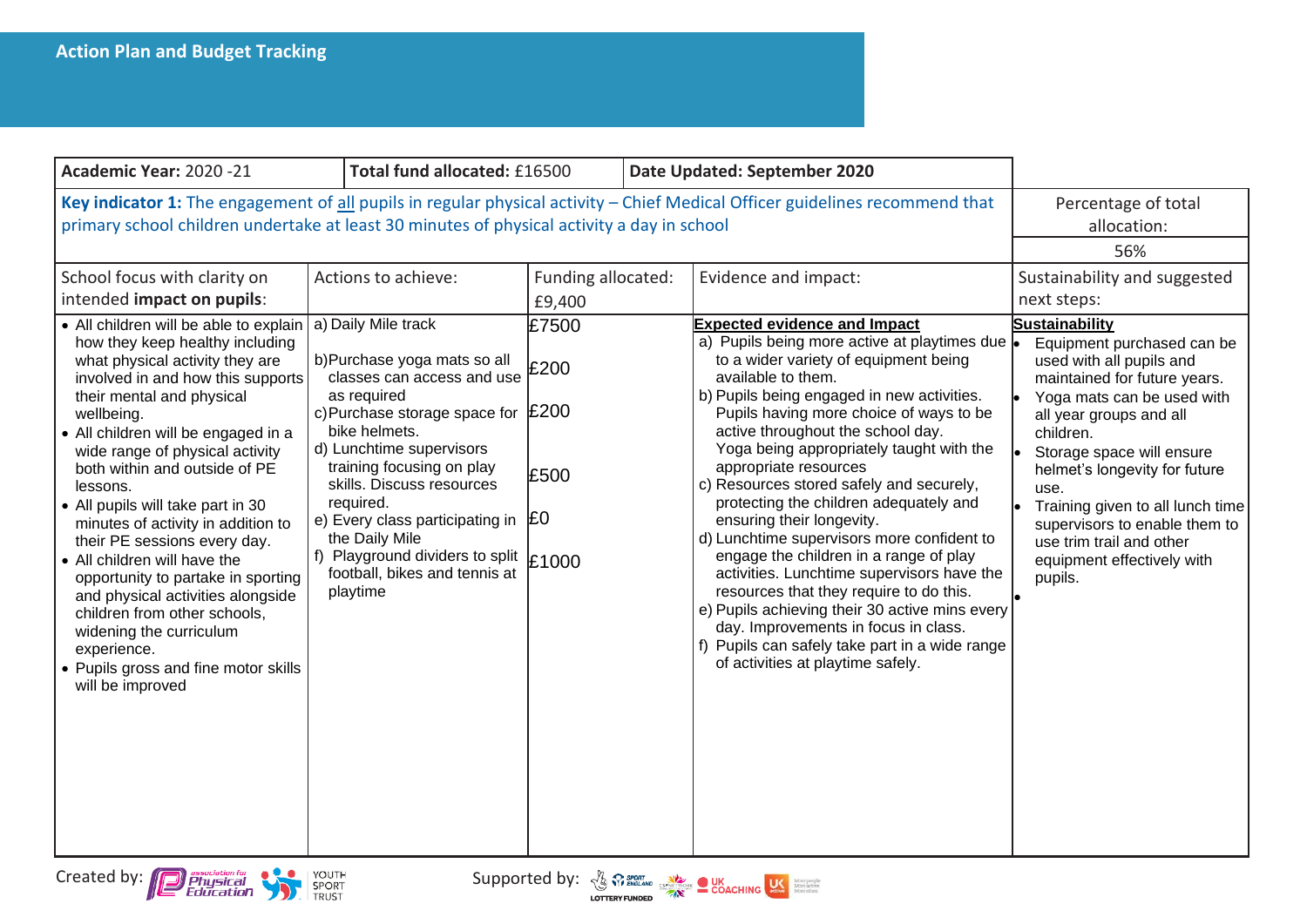| Key indicator 2: The profile of PE and sport being raised across the school as a tool for whole school improvement                                                                                                                                                                                                                        |                                                                                                                                                                                                                                                                                                                                                                                                                                                                                                                                                                      |                                                  |                                                                                                                                                                                                                                                                                                                                                                                                                                                                                                                                                                                                                                                                                                                                                  | Percentage of total<br>allocation:<br>3%                                                                                                                                                                                                                                                                                                                                                             |
|-------------------------------------------------------------------------------------------------------------------------------------------------------------------------------------------------------------------------------------------------------------------------------------------------------------------------------------------|----------------------------------------------------------------------------------------------------------------------------------------------------------------------------------------------------------------------------------------------------------------------------------------------------------------------------------------------------------------------------------------------------------------------------------------------------------------------------------------------------------------------------------------------------------------------|--------------------------------------------------|--------------------------------------------------------------------------------------------------------------------------------------------------------------------------------------------------------------------------------------------------------------------------------------------------------------------------------------------------------------------------------------------------------------------------------------------------------------------------------------------------------------------------------------------------------------------------------------------------------------------------------------------------------------------------------------------------------------------------------------------------|------------------------------------------------------------------------------------------------------------------------------------------------------------------------------------------------------------------------------------------------------------------------------------------------------------------------------------------------------------------------------------------------------|
| School focus with clarity on<br>intended impact on pupils:<br>• The extra curricular activities for<br>all groups of children in school to<br>be widened.<br>• Pupils will be more active<br>throughout the school day<br>• More staff will be involved in<br>supporting or running lunchtime<br>clubs and promote physical<br>wellbeing. | Actions to achieve:<br>a) Develop play leader skills of<br>lunchtime staff - to<br>encourage them to engage<br>pupils in active play<br>b) Pupil survey - what activities<br>do they want to try?<br>c) Trophies - linked with<br>'house' system. Pupils<br>working in teams to achieve.<br>(Dance, Orienteering and<br>sports day).<br>d) Link performance based<br>sports events with the arts<br>events and arts<br>ambassadors, so that the<br>profile of the dance and<br>gymnastics festivals can be<br>raised. Deaf Dancer project.<br>More events to follow. | Funding allocated:<br>£500<br>lsee above<br>£500 | Evidence and impact:<br><b>Expected evidence and Impact</b><br>a) Pupils are more active outside of PE<br>lessons as lunchtime supervisors more<br>confident to engage the children in a range<br>of play activities. Lunchtime supervisors<br>have the resources that they require to do<br>this.<br>b) Pupils voice - pupils having a choice about<br>what clubs to do. Pupils talking about PE,<br>sport and active learning in the 'What's<br>happened'<br>c) Pupils aware of the house competition.<br>Pupils working together to achieve the<br>trophy. Raises the profile of events like<br>sports day.<br>d) Pupils are more aware, when these events<br>are happening and more prepared to be<br>involved in performance opportunities. | Sustainability and suggested<br>next steps:<br>Sustainability<br>Lunch time supervisors able<br>to engage children now and<br>in the future<br>Wide range of play and<br>sports equipment purchased<br>for the children to use. A<br>variety of lunchtime clubs are<br>available weekly including<br>football, golf and cycling.<br>Trophies can be used to<br>motivate pupils for years to<br>come. |



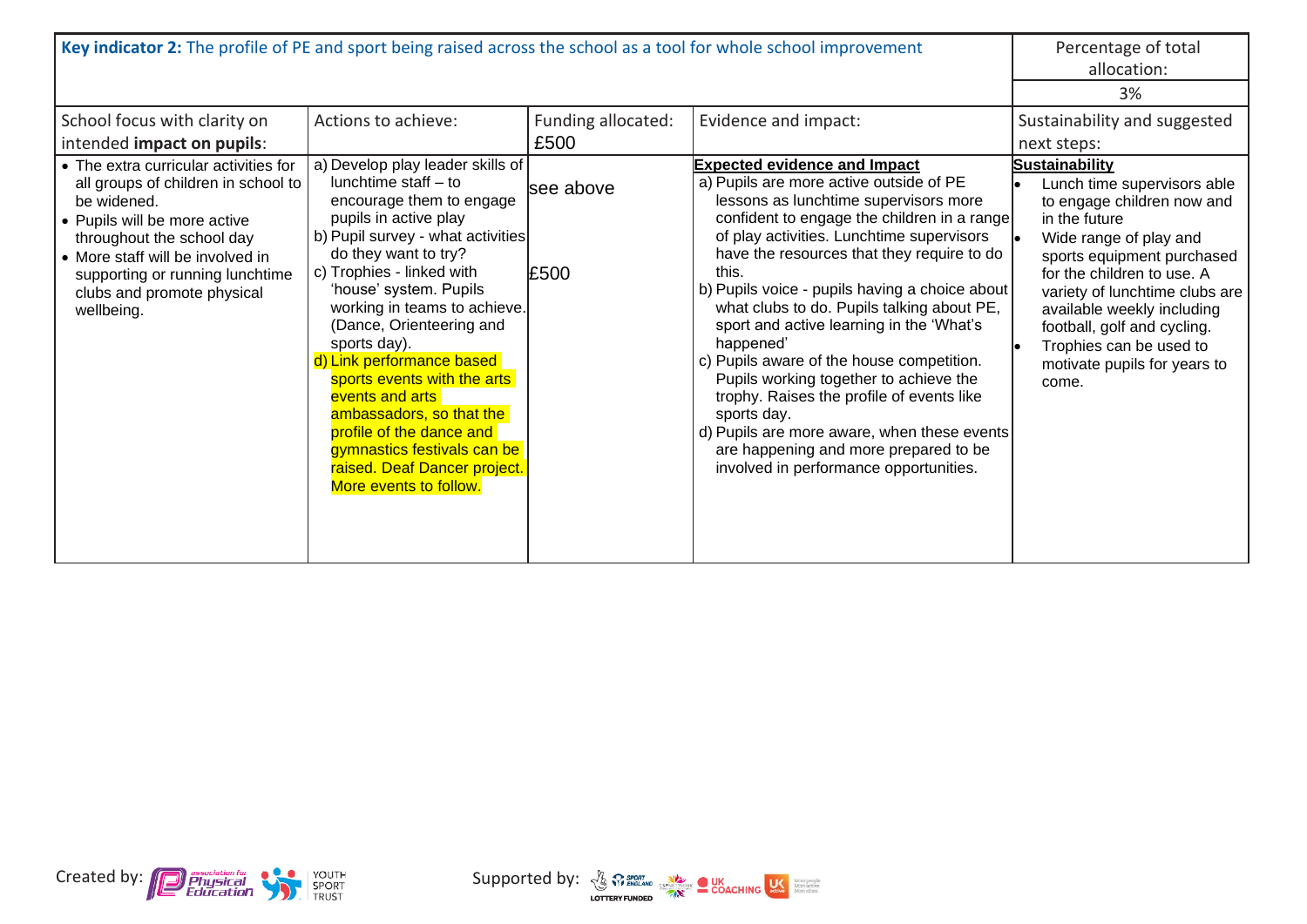| 0%<br>Sustainability and suggested<br>School focus with clarity on<br>Funding<br>Actions to achieve:<br>Evidence and impact:<br>intended<br>allocated: £0<br>next steps:<br>impact on pupils:<br>Provide teachers / TAs with<br>Staff will be more confident to deliver<br><b>Sustainability</b><br>Staff will be extremely reflective<br>$ a\rangle$<br>la)<br>independent PE lessons to a wide range<br>support / team teaching<br>about their practice, especially<br>Progression grids can be<br>E <sub>0</sub><br>opportunities with more<br>of pupils within a range of sports and<br>bearing in mind the needs of their<br>tweaked and adapted to<br>experienced staff to improve<br>activities.<br>be utilized for the future.<br>deaf pupils.<br>Staff's planning shows development and<br>their understanding of best<br>Staff will confidently teach a<br>lb)<br>Using the progression<br>practice for when teaching<br>an increase in confidence as they follow<br>variety of sports in line with the<br>documents to develop<br>deaf children.<br>the progression grids. Assessment data<br>National Curriculum expectations<br>staff's knowledge for the<br>Support staff to utilize the<br>will show pupil progression.<br>and healthy and safety guidelines. b)<br>future.<br>Progression PE and Dance<br>Staff will be more confident to<br>£0<br>Progression documents in<br>assess, provide feedback and<br>their weekly lessons.<br>adjust plans to ensure all children<br>progress to the best of their<br>ability.<br>Staff will deliver policies and<br>practices in accordance with<br>school values and expectations.<br>The quality of teaching and<br>learning will improve. | Key indicator 3: Increased confidence, knowledge and skills of all staff in teaching PE and sport |  |  |  | Percentage of total allocation: |
|---------------------------------------------------------------------------------------------------------------------------------------------------------------------------------------------------------------------------------------------------------------------------------------------------------------------------------------------------------------------------------------------------------------------------------------------------------------------------------------------------------------------------------------------------------------------------------------------------------------------------------------------------------------------------------------------------------------------------------------------------------------------------------------------------------------------------------------------------------------------------------------------------------------------------------------------------------------------------------------------------------------------------------------------------------------------------------------------------------------------------------------------------------------------------------------------------------------------------------------------------------------------------------------------------------------------------------------------------------------------------------------------------------------------------------------------------------------------------------------------------------------------------------------------------------------------------------------------------------------------------------------------------------------------------------------------------------|---------------------------------------------------------------------------------------------------|--|--|--|---------------------------------|
|                                                                                                                                                                                                                                                                                                                                                                                                                                                                                                                                                                                                                                                                                                                                                                                                                                                                                                                                                                                                                                                                                                                                                                                                                                                                                                                                                                                                                                                                                                                                                                                                                                                                                                         |                                                                                                   |  |  |  |                                 |
|                                                                                                                                                                                                                                                                                                                                                                                                                                                                                                                                                                                                                                                                                                                                                                                                                                                                                                                                                                                                                                                                                                                                                                                                                                                                                                                                                                                                                                                                                                                                                                                                                                                                                                         |                                                                                                   |  |  |  |                                 |
| Created by: <b>Physical</b><br>Education<br>HTUUTH<br>SPORT<br>TRUST<br>Supported by:<br><b>The WEINDER CONCHING LEADER INTERNATIONAL CONCHING LEADERS AND SERVER DESCRIPTION OF A LOCAL CONCHING LEADER DESCRIPTION OF A LOCAL CONCHING LEADER DESCRIPTION OF A LOCAL CONCHING LEADERS AND SERVER CONCHING LEADERS AND S</b>                                                                                                                                                                                                                                                                                                                                                                                                                                                                                                                                                                                                                                                                                                                                                                                                                                                                                                                                                                                                                                                                                                                                                                                                                                                                                                                                                                           |                                                                                                   |  |  |  |                                 |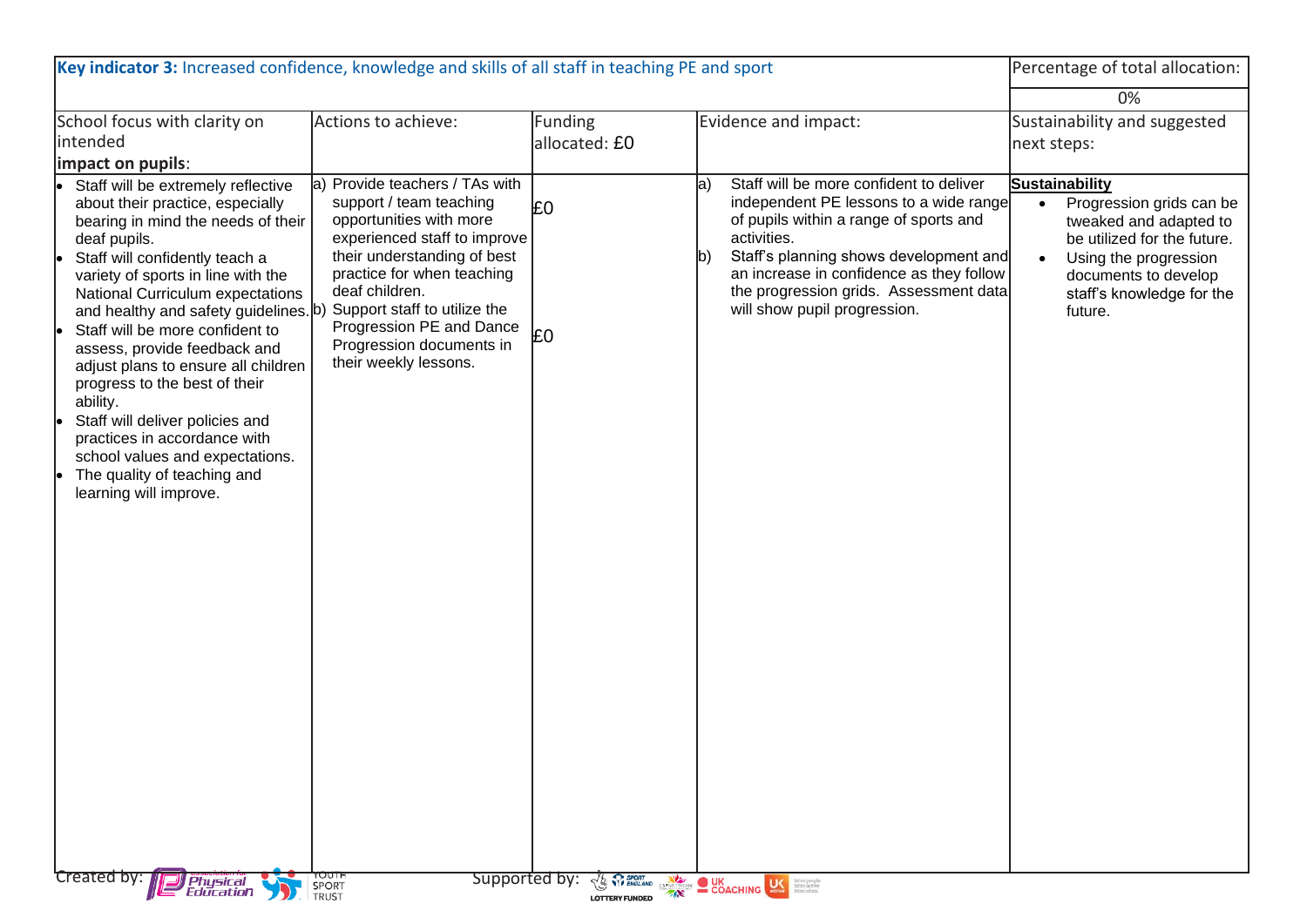| Key indicator 4: Broader experience of a range of sports and activities offered to all pupils                                                                                                                                                                                                                                                                                                                                                                                                                                                 | Percentage of total allocation:                                                                                                                                                                                                                                                                                                                                                                                                                                                                                                                                                                                                               |                                    |                                                                                                                                                                                                                                                                                                                                                                                                                                                                                                                                                                                                                                                                                                                                                                                                                                        |                                                                                                                                                                                                                                                                                                |
|-----------------------------------------------------------------------------------------------------------------------------------------------------------------------------------------------------------------------------------------------------------------------------------------------------------------------------------------------------------------------------------------------------------------------------------------------------------------------------------------------------------------------------------------------|-----------------------------------------------------------------------------------------------------------------------------------------------------------------------------------------------------------------------------------------------------------------------------------------------------------------------------------------------------------------------------------------------------------------------------------------------------------------------------------------------------------------------------------------------------------------------------------------------------------------------------------------------|------------------------------------|----------------------------------------------------------------------------------------------------------------------------------------------------------------------------------------------------------------------------------------------------------------------------------------------------------------------------------------------------------------------------------------------------------------------------------------------------------------------------------------------------------------------------------------------------------------------------------------------------------------------------------------------------------------------------------------------------------------------------------------------------------------------------------------------------------------------------------------|------------------------------------------------------------------------------------------------------------------------------------------------------------------------------------------------------------------------------------------------------------------------------------------------|
|                                                                                                                                                                                                                                                                                                                                                                                                                                                                                                                                               | 40%                                                                                                                                                                                                                                                                                                                                                                                                                                                                                                                                                                                                                                           |                                    |                                                                                                                                                                                                                                                                                                                                                                                                                                                                                                                                                                                                                                                                                                                                                                                                                                        |                                                                                                                                                                                                                                                                                                |
| School focus with clarity on<br>lintended<br>impact on pupils:                                                                                                                                                                                                                                                                                                                                                                                                                                                                                | Actions to achieve:                                                                                                                                                                                                                                                                                                                                                                                                                                                                                                                                                                                                                           | <b>Funding</b><br>allocated: £6550 | Evidence and impact:                                                                                                                                                                                                                                                                                                                                                                                                                                                                                                                                                                                                                                                                                                                                                                                                                   | Sustainability and suggested<br>next steps:                                                                                                                                                                                                                                                    |
| All pupils will actively participate<br>le.<br>in sports and active sessions<br>outside of PE lessons including<br>being active for 30 mins during the $ c\rangle$<br>natural course of the day<br>All pupils will have the opportunity<br>to learn a new sport e.g. yoga,<br>panathlon sports, archery<br>Increased inclusion opportunities<br>le.<br>for our deaf pupils through<br>networks, partnerships and<br>extended school opportunities.<br>Increased opportunities for<br>children to be involved in<br>competitive sports events. | Additional lunchtime clubs<br>la)<br>b) Hire climbing wall as part of an activities<br>day - external coaches to support.<br>Foundation and Year 1 to take part in<br>Balanceability activities. Year 4-6 to take<br>part in learn to ride and bikeability.<br>KS1 Yoga Bugs (6 weeks) taught by<br>$ d\rangle$<br>external provision.<br>Participate in additional events offered by<br>le.<br>partners and network: Penathlon, boccia,<br>kurling, bowling (Can these be accessed<br>virtually?)<br>Enable KS2 children to reach their full<br>swimming potential and give them the<br>opportunity to achieve the end of KS2<br>objectives. | £1200<br>£1500<br>£350<br>£3500    | All pupils engaging in at least Sustainability<br>1 lunchtime club<br>Pupil voice - pupil feedback<br>about what activities that<br>have enjoyed.<br>Pupils being engaged in new<br>b)<br>activities that they would not $\vert_{\bullet}$<br>necessarily have access to<br>outside of school. Pupils<br>finding activities that they<br>enjoy. Pupils taking on new<br>challenges and feeding back<br>about what they have<br>achieved.<br>All pupils developing their<br>C)<br>skills on a balacebike in<br>preparation for riding a push<br>bike and taking part in<br>bikeability. Pupils developing<br>safe cycling skills.<br>d) Pupils take part in a wide<br>range of sporting activities<br>within inter-school<br>competitions.<br>Year 6 achieving all 3 NC<br>swimming objectives and<br>achieve swimming<br>certificates. | • Staff working alongside<br>professionals means that staff<br>skills and confidence to teach<br>and support on a range of<br>sports will be developed.<br>Establishing links with<br>partners for events means<br>that events will continue to<br>take place for all pupils in the<br>future. |
| Supported by: $\sqrt[3]{8}$ $\frac{1}{\sqrt[3]{8}}$ $\frac{1}{\sqrt[3]{8}}$ COACHING $\frac{1}{\sqrt[3]{8}}$ Strategies<br>Created by: <b>Physical</b><br>Education<br>YOUTH<br>SPORT<br>TRUST                                                                                                                                                                                                                                                                                                                                                |                                                                                                                                                                                                                                                                                                                                                                                                                                                                                                                                                                                                                                               |                                    |                                                                                                                                                                                                                                                                                                                                                                                                                                                                                                                                                                                                                                                                                                                                                                                                                                        |                                                                                                                                                                                                                                                                                                |